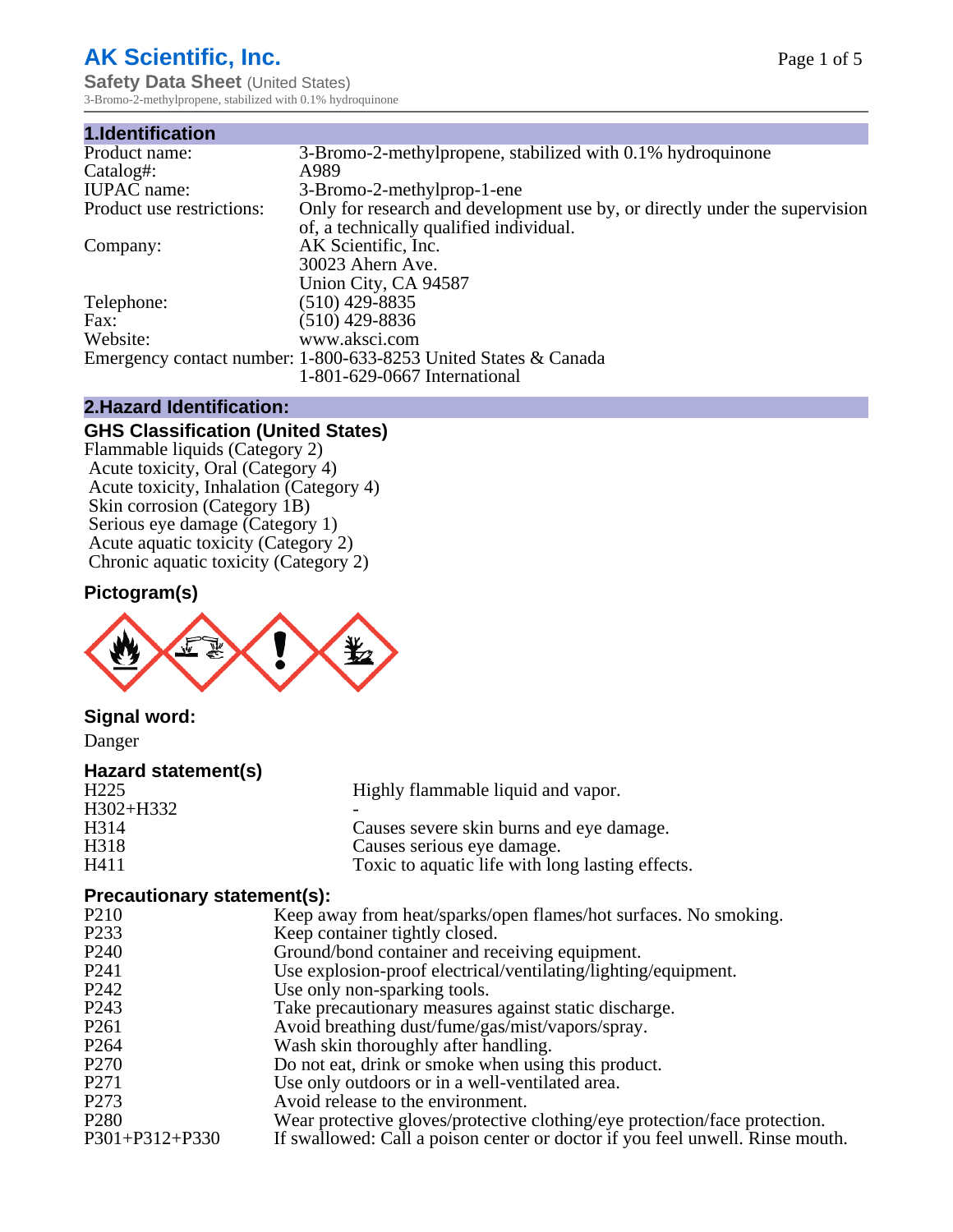| IF SWALLOWED: Rinse mouth. Do NOT induce vomiting.                                              |
|-------------------------------------------------------------------------------------------------|
| IF ON SKIN (or hair): Remove/Take off immediately all contaminated                              |
| clothing. Rinse skin with water/shower.                                                         |
|                                                                                                 |
| P305+P351+P338+P310 If in eyes: Rinse cautiously with water for several minutes. Remove contact |
| lenses, if present and easy to do. Continue rinsing. Immediately call a poison                  |
| center or doctor.                                                                               |
| Wash contaminated clothing before reuse.                                                        |
| In case of fire: Use dry sand, dry chemical, CO2, water spray or                                |
| alcohol-resistant foam for extinction.                                                          |
| Collect spillage.                                                                               |
| Store in a well-ventilated place. Keep cool.                                                    |
| Store locked up.                                                                                |
| Dispose of contents/container to an approved waste disposal plant.                              |
|                                                                                                 |

## **Hazards not otherwise classified (HNOC) or not covered by GHS:**

Lachrymator.

#### **3.Composition/Information on Ingredients**

| Synonyms: | Not available. |  |
|-----------|----------------|--|
| CAS#:     | 1458-98-6      |  |
| Purity:   | 98% (GC)       |  |
| EC:       | Not available. |  |
|           |                |  |

#### **4. First Aid Measures**

**General Information:** Immediately remove any clothing contaminated by the product. Move out of dangerous area. Consult a physician and show this safety data sheet.

**Inhalation:** Move person to fresh air. If not breathing, give artificial respiration. If breathing is difficult, give oxygen. Obtain medical aid.

**Skin contact:** Immediately flush skin with running water for at least 15 minutes while removing contaminated clothing and shoes. Wash clothing before reuse. Obtain medical aid immediately.

**Eye contact:** Immediately flush open eyes with running water for at least 15 minutes. Obtain medical aid immediately.

**Ingestion:** Do NOT induce vomiting without medical advice. Rinse mouth with water. Never administer anything by mouth to an unconscious person. Obtain medical aid immediately.

**Most important symptoms and effects, both acute and delayed:** No further information available. Please see sections 2 and 11.

**Indication of any immediate medical attention and special treatment needed:** No further information available.

#### **5. Fire Fighting Measures**

**Suitable extinguishing media:** Use water spray, dry chemical, carbon dioxide, or chemical foam. **Specific hazards arising from the chemical:** Carbon oxides, Hydrogen bromide.

**Advice for firefighters:** As in any fire, wear a NIOSH-approved or equivalent, pressure-demand, self-contained breathing apparatus and full protective gear. During a fire, irritating and highly toxic gases may be generated by thermal decomposition or combustion.

## **6. Accidental Release Measures**

**Personal precautions, protective equipment and emergency procedures:** Wear protective equipment and keep unprotected personnel away. Ensure adequate ventilation. Remove all sources of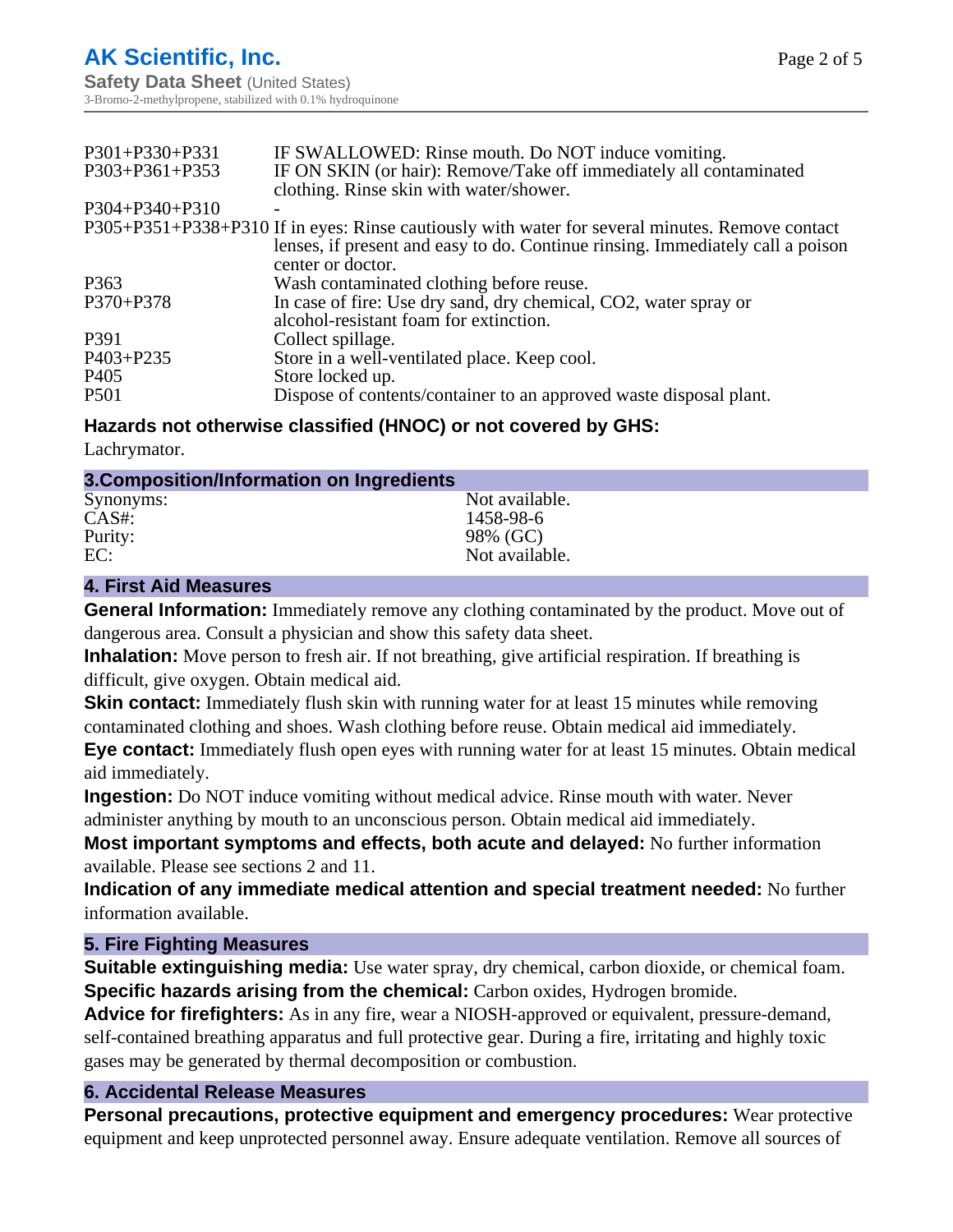ignition. Prevent further leak or spill if safe to do so. For personal protective equipment, please refer to section 8.

**Environmental precautions:** Do not let product enter drains, other waterways, or soil.

**Methods and materials for containment and cleaning up:** Prevent further leak or spill if safe to do so. Vacuum, sweep up, or absorb with inert material and place into a suitable disposal container. Consult local regulations for disposal. See section 13 for further disposal information.

#### **7. Handling and Storage**

**Precautions for safe handling:** Avoid contact with skin, eyes, and personal clothing. Wash hands thoroughly after handling. Avoid breathing fumes. Use only with adequate ventilation. Wear suitable protective clothing, gloves, and eye/face protection. Keep away from sources of ignition. Minimize dust generation and accumulation. Keep container tightly closed. Open and handle container with care. Do not eat, drink, or smoke while handling.

**Conditions for safe storage, including any incompatibilities:** Store in a tightly-closed container when not in use. Store in a cool, dry, well-ventilated area away from incompatible substances. Keep away from sources of ignition. ,Store long-term at 2-8°C.

## **8. Exposure Controls/Personal Protection**

#### **Exposure limits:**

| OSHA PEL:  | Not available. |
|------------|----------------|
| NIOSH REL: | Not available. |
| ACGIH TLV: | Not available. |

**Appropriate engineering controls:** Avoid contact with skin, eyes, and clothing. Wash hands before breaks and immediately after handling the product. Facilities storing or utilizing this material should be equipped with an eyewash fountain. Use adequate general and local exhaust ventilation to keep airborne concentrations low.

## **Personal protection**

| Eyes:        | Based on an evaluation of the eye or face hazards present, wear chemical splash-resistant<br>safety glasses or goggles with side protection. A face shield may be appropriate in some<br>workplaces. Use eyewear tested and approved under appropriate government standards<br>such as OSHA 29 CFR 1910.133 or EU EN166.                                                                                                |
|--------------|-------------------------------------------------------------------------------------------------------------------------------------------------------------------------------------------------------------------------------------------------------------------------------------------------------------------------------------------------------------------------------------------------------------------------|
| Hands:       | Wear gloves selected based on an evaluation of the possible hazards to hands and skin,<br>the duration of use, the physical conditions of the workplace, and the chemical resistance<br>and physical properties of the glove material.                                                                                                                                                                                  |
|              | Skin and body: Protective clothing must be selected based on the hazards present in the workplace, the<br>physical environment, the duration of exposure, and other factors. No fabric can provide<br>protection against all potential hazards; therefore it is important to select the appropriate<br>protective clothing for each specific hazard. At the minimum, wear a laboratory coat and<br>close-toed footwear. |
| Respiratory: | Respirators are not a substitute for accepted engineering control measures such as<br>enclosure or confinement of the operation, general and local ventilation, and substitution<br>of less toxic materials. When respiratory personal protective equipment is appropriate<br>based on an assessment of respiratory hazards in the workplace, use a NIOSH- or<br>CEN-certified respirator.                              |

| 9. Physical and Chemical Properties |                                  |
|-------------------------------------|----------------------------------|
| <b>Physical State:</b>              | Colorless to yellow clear liquid |
| Molecular Formula:                  | C4H7Br                           |
| Molecular Weight:                   | 135                              |
| Odor:                               | Not available.                   |
| pH:                                 | Not available.                   |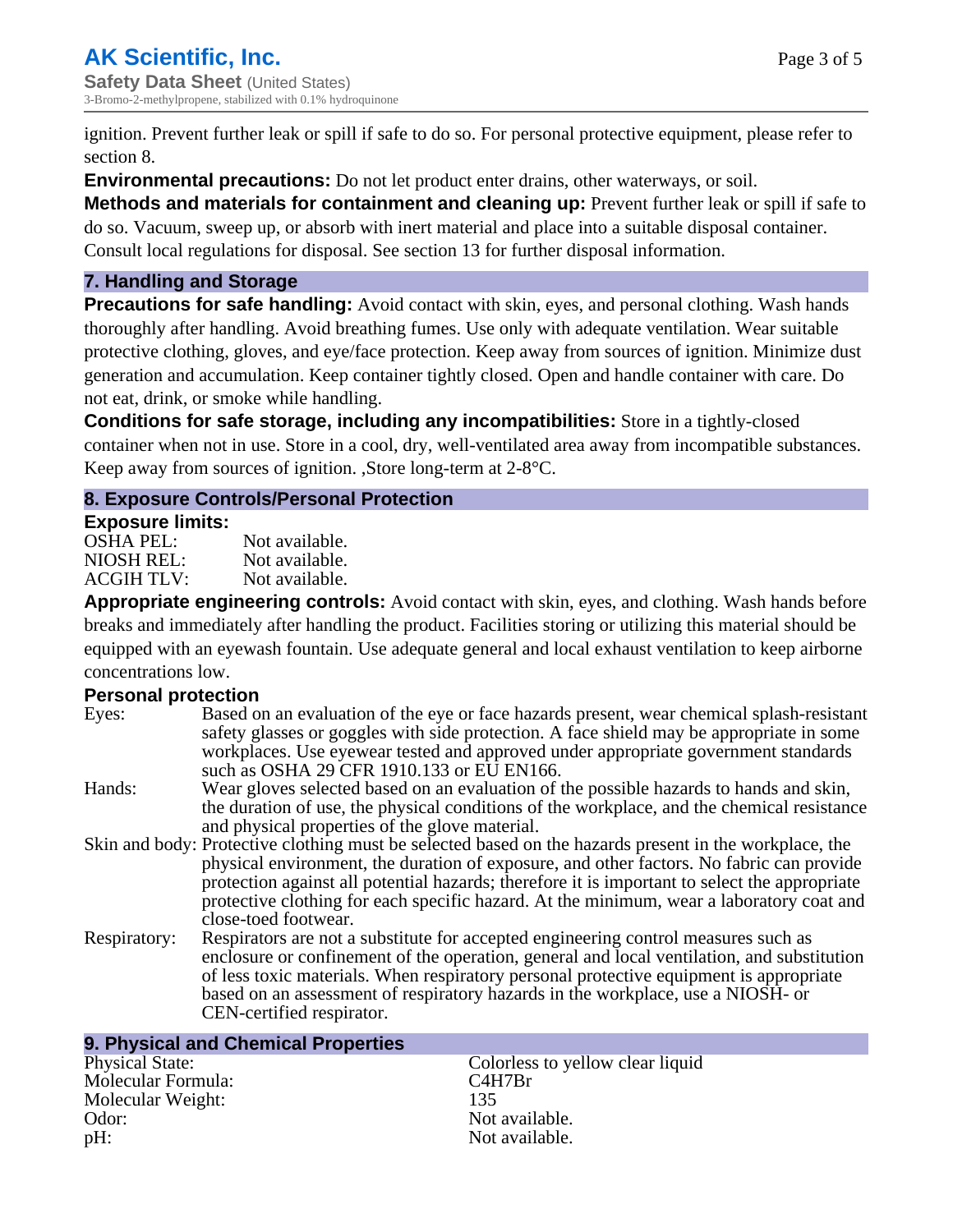| <b>Boiling Point Range:</b>       | 94-95         |
|-----------------------------------|---------------|
| Freezing/Melting Point:           | Not a         |
| Flash Point:                      | $7^{\circ}$ C |
| <b>Evaporation Rate:</b>          | Not a         |
| Flammability(solid,gas):          | Please        |
| Explosive limits:                 | Not a         |
| Vapor Pressure:                   | Not a         |
| Vapor Density:                    | Not a         |
| Solubility:                       | Not a         |
| <b>Relative Density:</b>          | 1.339         |
| Refractive Index:                 | 1.471         |
| Volatility:                       | Not a         |
| <b>Auto-ignition Temperature:</b> | Not a         |
| Decomposition Temperature:        | Not a         |
| <b>Partition Coefficient:</b>     | Not a         |

### Not available.<br> $7^{\circ}$ C Not available. Please see section 2. Not available. Not available. Not available. Not available. Refractive Index: 1.4710-1.4730 Not available. Not available. Not available. Not available.

 $94-95^{\circ}$ C

#### **10. Stability and Reactivity**

Reactivity: Not available.<br>Chemical stability: Stable under re Possibility of hazardous reactions: Not available. Conditions to avoid:<br>
Incompatible materials:<br>
Strong oxidizing Hazardous decomposition products: Carbon oxides, Hydrogen bromide.

Stable under recommended temperatures and pressures. Strong oxidizing agents.

# **11. Toxicological Information**

Acute toxicity: Routes of exposure: The Inhalation, eve contact, skin contact, ingestion. Symptoms related to the physical,chemical and toxicological characteristics:

Not available.<br>Not available. Skin contact may result in inflammation characterized by itching, scaling, reddening, blistering, pain or dryness. Eye contact may result in redness, pain or severe eye damage. Inhalation may cause irritation of the lungs and respiratory system. Overexposure may result in serious illness or death.

## **Carcinogenicity**

IARC: Not classified.<br>
Not listed. NTP:<br>
OSHA: Not listed.<br>
Not listed. Not listed. Acute toxic effects: Inflammation of the eye is characterized by redness, watering, and itching. Skin inflammation is characterized by itching, scaling, reddening, or, occasionally, blistering.

| <b>12. Ecological Information</b> |                |
|-----------------------------------|----------------|
| Ecotoxicity:                      | Not available. |
| Persistence and degradability:    | Not available. |
| Bioaccumulative potential:        | Not available. |
| Mobility in soil:                 | Not available. |
| Other adverse effects:            | Not available. |

#### **13. Disposal Considerations**

Disposal of waste: Chemical waste generators must determine whether a discarded chemical is classified as hazardous waste. US EPA guidelines for the classification determination are listed in 40 CFR 261.3. Additionally, waste generators must consult state and local hazardous waste regulations to ensure complete and